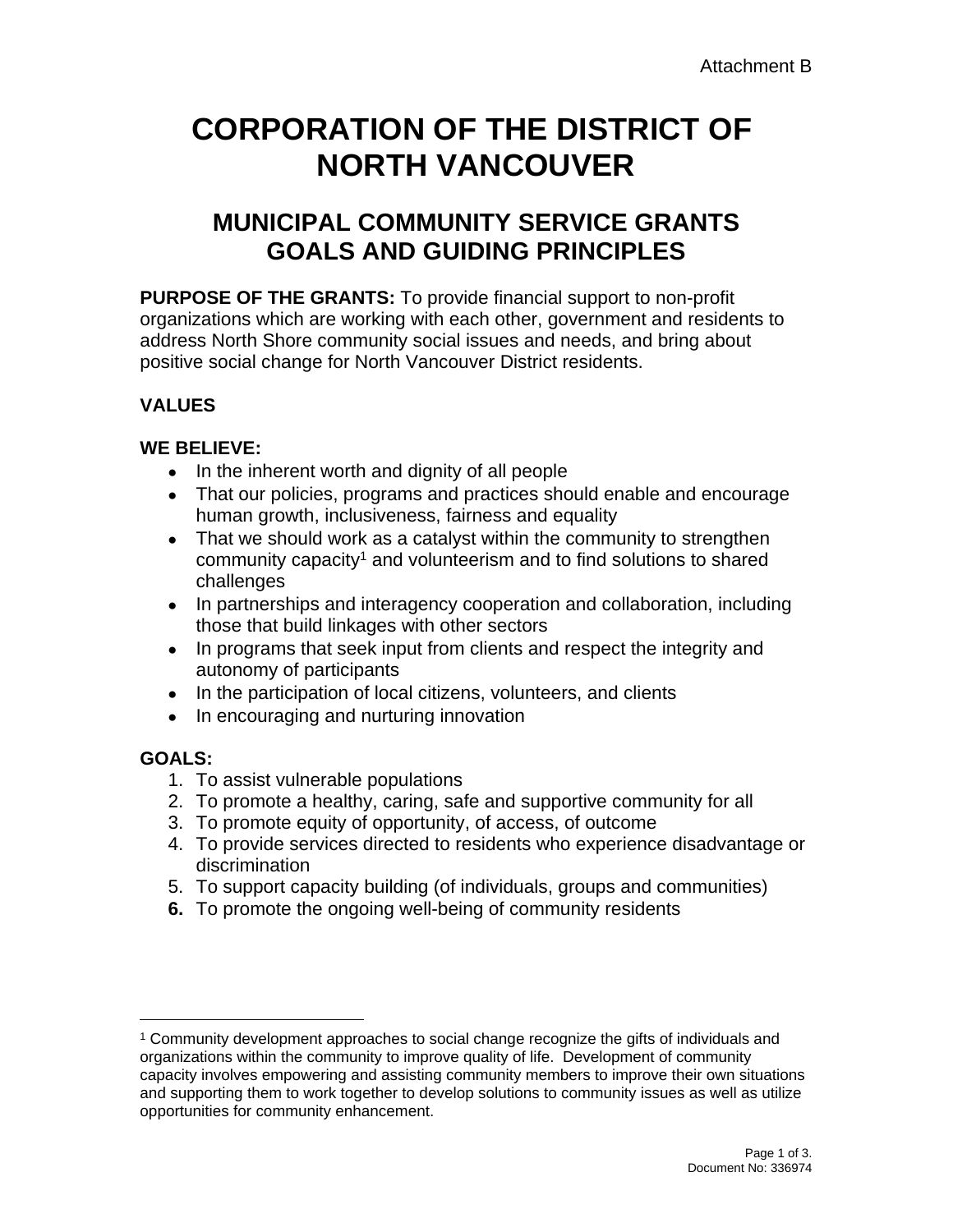#### **GUIDING PRINCIPLES**

- The Municipal Community Service Grants support innovation or ongoing programs where there is demonstrated commitment, the likelihood of effectiveness, and strong potential to serve a s a model to others
- Projects should build on the strengths of the community to respond to identified issues and priorities
- Projects should use, enhance, mobilize or expand the skills, capacities and assets of local people and their community.
- Where appropriate, those affected by the initiative should be involved in the development, implementation and evaluation of the project
- The organization should demonstrate a commitment to the project through a contribution of human and/or financial resources
- Significant and appropriate support from other funding sources (including the community) should be evident
- There should be evidence of collaboration and cooperation with the community and/or other agencies in the field
- The organization should demonstrate inclusiveness and respect for diversity.

#### **CURRENT INTERESTS:**

- 1. Projects that address the broad determinants of population health (such as poverty, inclusion, social support networks, housing, diversity, special needs, addiction)
- 2. Initiatives that allow older adults to maintain their dignity and independence in their community of choice
- 3. Capacity building for individuals, groups and communities
- 4. Promoting the development of the innate capacities of individuals and families, as well as their communities, to grow and adapt to change
- 5. Prevention and promotion activities in such areas as mental health, sexual abuse, violence, childhood injuries and other areas of critical need

## **WHAT WE FUND**

- Operating costs of an agency
- Direct social services
- Prevention
- Education
- Advocacy
- Enhancement/augmentation of provincial or federal programs
- Collaboration/partnerships

#### **WHAT WE DON'T FUND**

- Individuals or businesses
- Fundraising projects or programs
- Agencies which are primarily funding bodies to other organizations